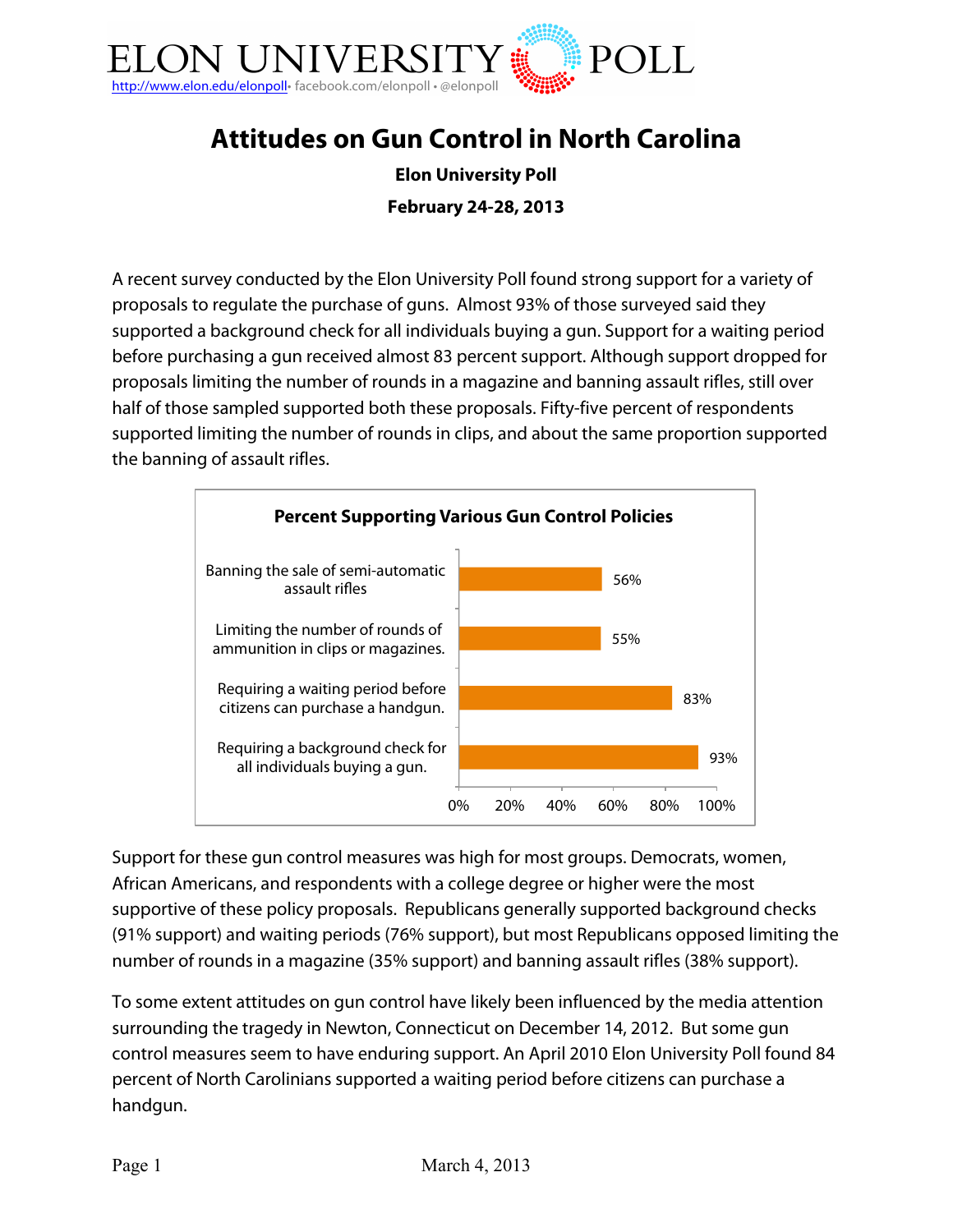

Now, I'm going to read you a list of specific ways some people have proposed to deal with guns. Please tell me if you [support or oppose] each of the following.

Requiring a background check for all individuals buying a gun.

| $N_{\Omega}$ | $\%$ |
|--------------|------|
|              |      |
|              |      |
|              |      |
|              |      |
|              |      |

Requiring a waiting period before citizens can purchase a handgun.

| No. | $\%$ |
|-----|------|
|     |      |
|     |      |
|     |      |
|     |      |
|     |      |

Limiting the number of rounds of ammunition in clips or magazines.

| <u>na matsayin Nobel a Nobel a Tanzania na matsayin na matsayin na matsayin na matsayin na matsayin na matsayin n</u> | $\%$ |  |
|-----------------------------------------------------------------------------------------------------------------------|------|--|
|                                                                                                                       |      |  |
|                                                                                                                       |      |  |
|                                                                                                                       |      |  |
|                                                                                                                       |      |  |
|                                                                                                                       |      |  |

#### Banning the sale of semi-automatic assault rifles

| No. | $\%$ |
|-----|------|
|     |      |
|     |      |
|     |      |
|     |      |
|     |      |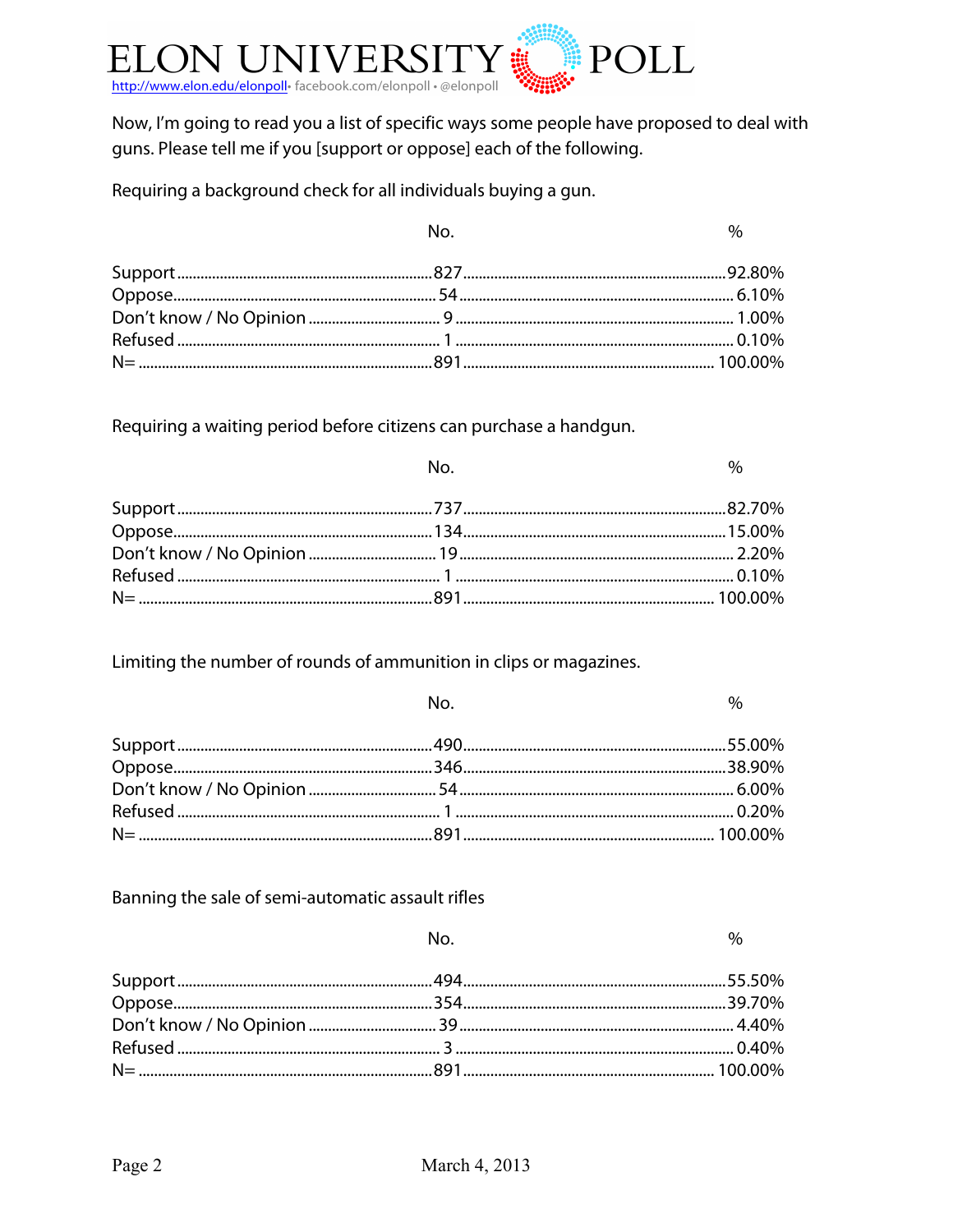

### **Table 1: Party ID and Background Checks**

|                      | Support       | Oppose        | Don't Know | Total |
|----------------------|---------------|---------------|------------|-------|
|                      | $\frac{0}{0}$ | $\frac{0}{0}$ | %          | %     |
| Democrats            | 95            | 4             |            | 100   |
| Independents         | 94            |               |            | 100   |
| Republicans          | 91            | 8             |            | 100   |
| Don't Know / Refused | 89            | 11            |            | 100   |
| <b>Total</b>         | 93            | 6             |            | 100   |

### **Table 2: Party ID and Waiting Period**

|                      | Support | Oppose | Don't Know | Total |
|----------------------|---------|--------|------------|-------|
|                      | $\%$    | $\%$   | $\%$       | $\%$  |
| Democrats            | 89      | 9      |            | 100   |
| Independents         | 85      | 15     |            | 100   |
| Republicans          | 76      | 21     |            | 100   |
| Don't Know / Refused | 76      | 19     | 6          | 100   |
| <b>Total</b>         | 83      | 15     |            | 100   |

# **Table 3: Party ID and Clip Limits**

|                      | Support | Oppose        | Don't Know | Total |
|----------------------|---------|---------------|------------|-------|
|                      | $\%$    | $\frac{0}{0}$ | $\%$       | %     |
| Democrats            | 77      | 17            | 6          | 100   |
| Independents         | 54      | 41            |            | 100   |
| Republicans          | 35      | 59            | b          | 100   |
| Don't Know / Refused | 47      | 44            | 9          | 100   |
| <b>Total</b>         | 55      | 39            | 6          | 100   |

### **Table 4: Party ID and Semi-Auto Ban**

|                      | Support       | Oppose | Don't Know | Total |
|----------------------|---------------|--------|------------|-------|
|                      | $\frac{0}{0}$ | $\%$   | $\%$       | $\%$  |
| Democrats            | 78            | 18     |            | 100   |
| Independents         | 53            | 42     |            | 100   |
| Republicans          | 38            | 59     |            | 100   |
| Don't Know / Refused | 48            | 45     |            | 100   |
| <b>Total</b>         | 56            | 40     |            | 100   |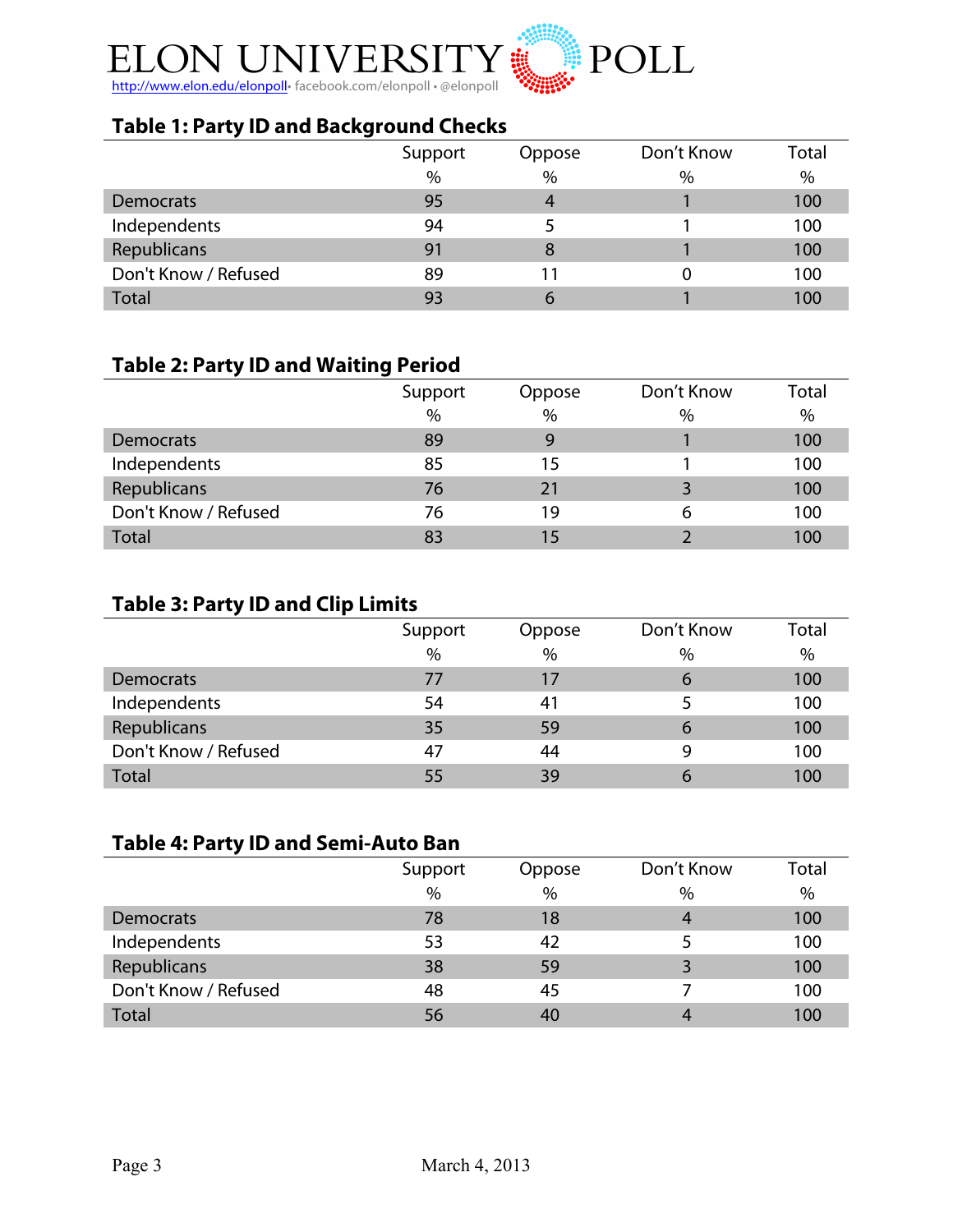

### **Table 5: Gender and Background Checks**

|              | Support | Oppose        | Total |  |
|--------------|---------|---------------|-------|--|
|              | $\%$    | $\frac{0}{0}$ | %     |  |
| Male         | 92      | O             | 100   |  |
| Female       | 97      |               | 100   |  |
| <b>Total</b> | 94      |               | 100   |  |

#### **Table 6: Gender and Waiting Period**

| -            |         |        |       |  |
|--------------|---------|--------|-------|--|
|              | Support | Oppose | Total |  |
|              | $\%$    | $\%$   | %     |  |
| Male         |         | 18     | 100   |  |
| Female       | 90      | 10     | 100   |  |
| <b>Total</b> | 86      | 14     | 100   |  |

### **Table 7: Gender and Clip Limit**

|              | Support<br>$\%$ | Oppose<br>$\frac{0}{0}$ | Total<br>% |  |
|--------------|-----------------|-------------------------|------------|--|
| Male         | 49              | 51                      | 100        |  |
| Female       | 68              | 32                      | 100        |  |
| <b>Total</b> | 58              | 42                      | 100        |  |

### **Table 8: Gender and Semi-Auto Ban**

|              | Support       | Oppose | Total |  |
|--------------|---------------|--------|-------|--|
|              | $\frac{0}{0}$ | $\%$   | $\%$  |  |
| Male         | 44            | 56     | 100   |  |
| Female       | -72           | 28     | 100   |  |
| <b>Total</b> | 57            | 43     | 100   |  |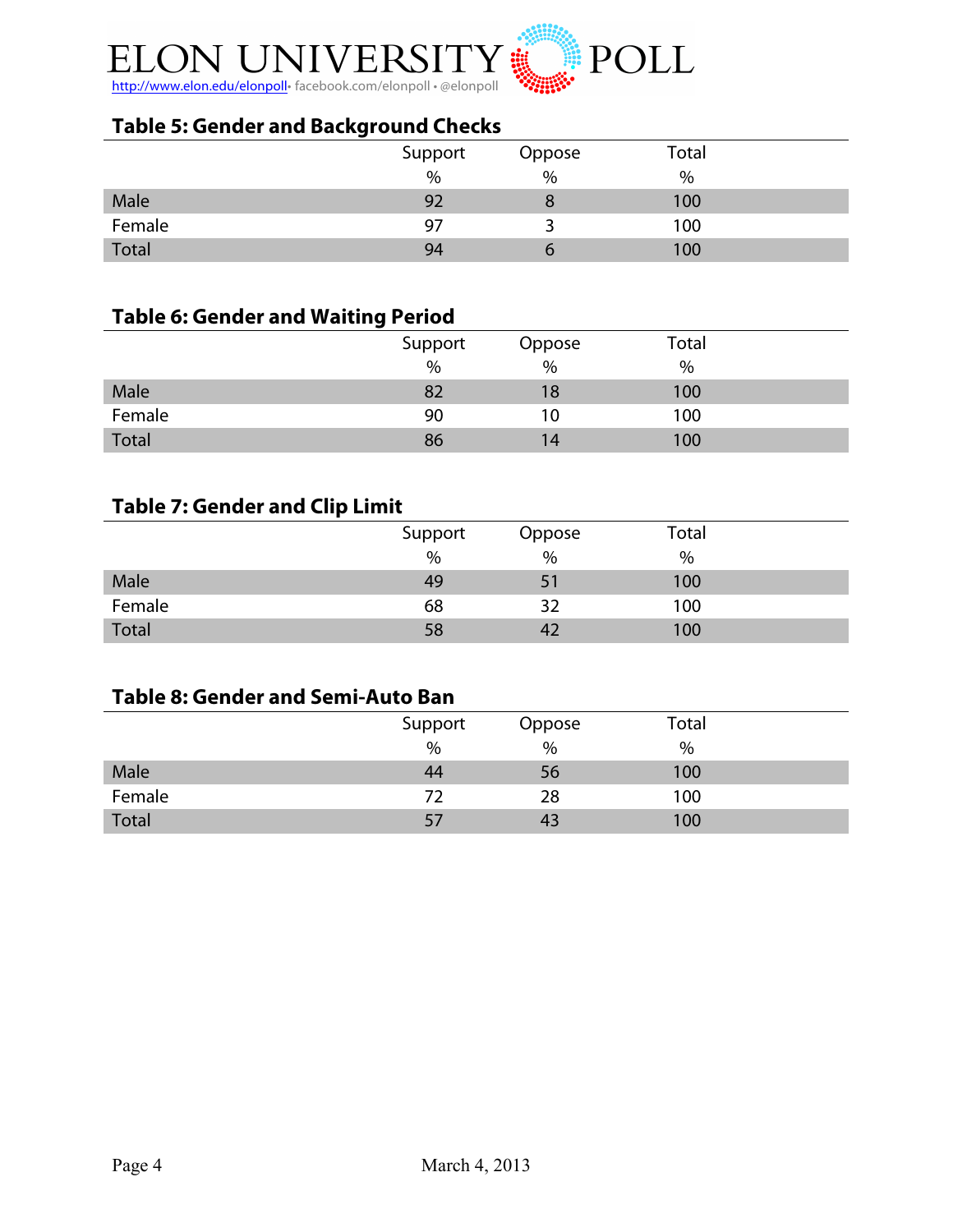

### **Table 9: Age and Background Checks**

|           | Support | Oppose | Don't Know | Total |
|-----------|---------|--------|------------|-------|
|           | $\%$    | $\%$   | %          | $\%$  |
| $18 - 30$ | 94      | 5      |            | 100   |
| $31 - 40$ | 94      | 6      |            | 100   |
| $41 - 50$ | 91      |        |            | 100   |
| $51 - 65$ | 95      | 5      |            | 100   |
| $65+$     | 90      |        |            | 100   |
| Total     | 93      | 6      |            | 100   |

### **Table 10: Age and Waiting Period**

|           | Support | Oppose | Don't Know | Total |
|-----------|---------|--------|------------|-------|
|           | $\%$    | $\%$   | %          | $\%$  |
| $18 - 30$ | 74      | 23     | 3          | 100   |
| $31 - 40$ | 82      | 18     |            | 100   |
| $41 - 50$ | 87      | 11     |            | 100   |
| $51 - 65$ | 89      | 10     | 2          | 100   |
| $65+$     | 84      | 11     |            | 100   |
| Total     | 83      | 15     |            | 100   |

### **Table 11: Age and Clip Limit**

| $\overline{\phantom{a}}$ | Support       | Oppose | Don't Know | Total |
|--------------------------|---------------|--------|------------|-------|
|                          | $\frac{0}{0}$ | $\%$   | $\%$       | $\%$  |
| $18 - 30$                | 49            | 49     |            | 100   |
| $31 - 40$                | 56            | 37     | 8          | 100   |
| 41-50                    | 50            | 43     |            | 100   |
| $51 - 65$                | 60            | 36     | 4          | 100   |
| $65+$                    | 61            | 26     | 13         | 100   |
| Total                    | 55            | 39     | 6          | 100   |

### **Table 12: Age and Semi-Auto Ban**

|           | Support       | Oppose | Don't Know | Total |
|-----------|---------------|--------|------------|-------|
|           | $\frac{0}{0}$ | $\%$   | %          | %     |
| $18 - 30$ | 46            | 51     |            | 100   |
| $31 - 40$ | 56            | 38     |            | 100   |
| $41 - 50$ | 52            | 45     | 3          | 100   |
| $51 - 65$ | 65            | 31     |            | 100   |
| $65+$     | 62            | 31     |            | 100   |
| Total     | 56            | 40     | 4          | 100   |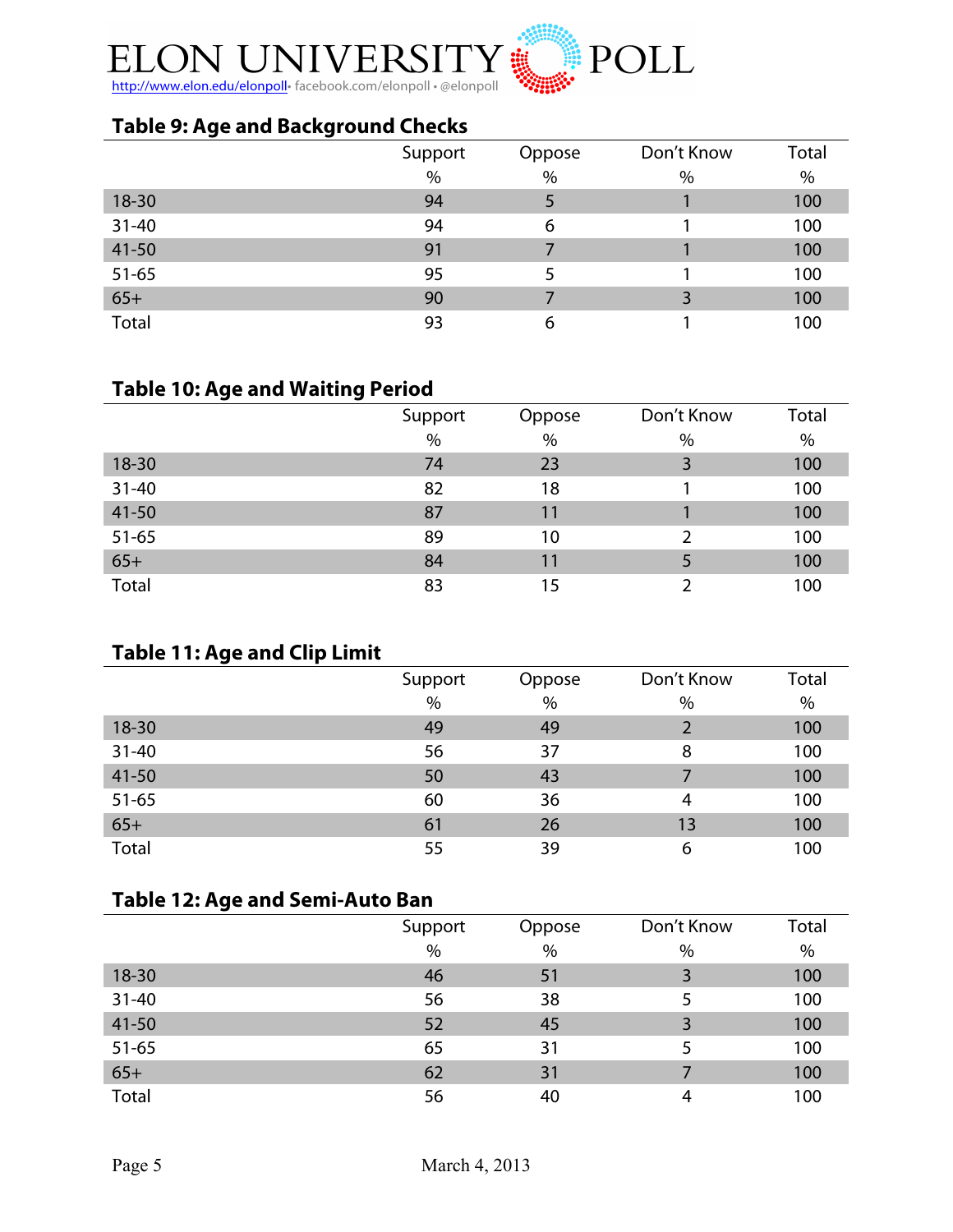

### **Table 13: Race and Background Checks**

|              | Support | Oppose | Don't Know | Total |
|--------------|---------|--------|------------|-------|
|              | $\%$    | $\%$   | %          | %     |
| White        | 92      |        |            | 100   |
| <b>Black</b> | 97      |        |            | 100   |
| Other        | 93      |        | U          | 100   |
| Total        | 93      | 6      |            | 100   |

#### **Table 14: Race and Waiting Period**

|              | Support | Oppose        | Don't Know | Total |
|--------------|---------|---------------|------------|-------|
|              | $\%$    | $\%$          | $\%$       | %     |
| White        | 81      | 16            |            | 100   |
| <b>Black</b> | 87      | 11            |            | 100   |
| Other        | 83      | $\frac{1}{2}$ | U          | 100   |
| Total        | 83      | 15            |            | 100   |

### **Table 15: Race and Clip Limit**

|              | Support | Oppose | Don't Know | Total |
|--------------|---------|--------|------------|-------|
|              | $\%$    | $\%$   | %          | $\%$  |
| White        | 50      | 45     |            | 100   |
| <b>Black</b> | 72      | 19     | q          | 100   |
| Other        | 60      | 36     | 4          | 100   |
| Total        | 55      | 39     | ь          | 100   |

### **Table 16: Race and Semi-Auto Ban**

|              | Support | Oppose | Don't Know | Total |
|--------------|---------|--------|------------|-------|
|              | $\%$    | $\%$   | %          | %     |
| White        | 51      | 44     | 4          | 100   |
| <b>Black</b> | 68      | 27     | 6          | 100   |
| Other        | 64      | 33     | 3          | 100   |
| Total        | 56      | 40     | 4          | 100   |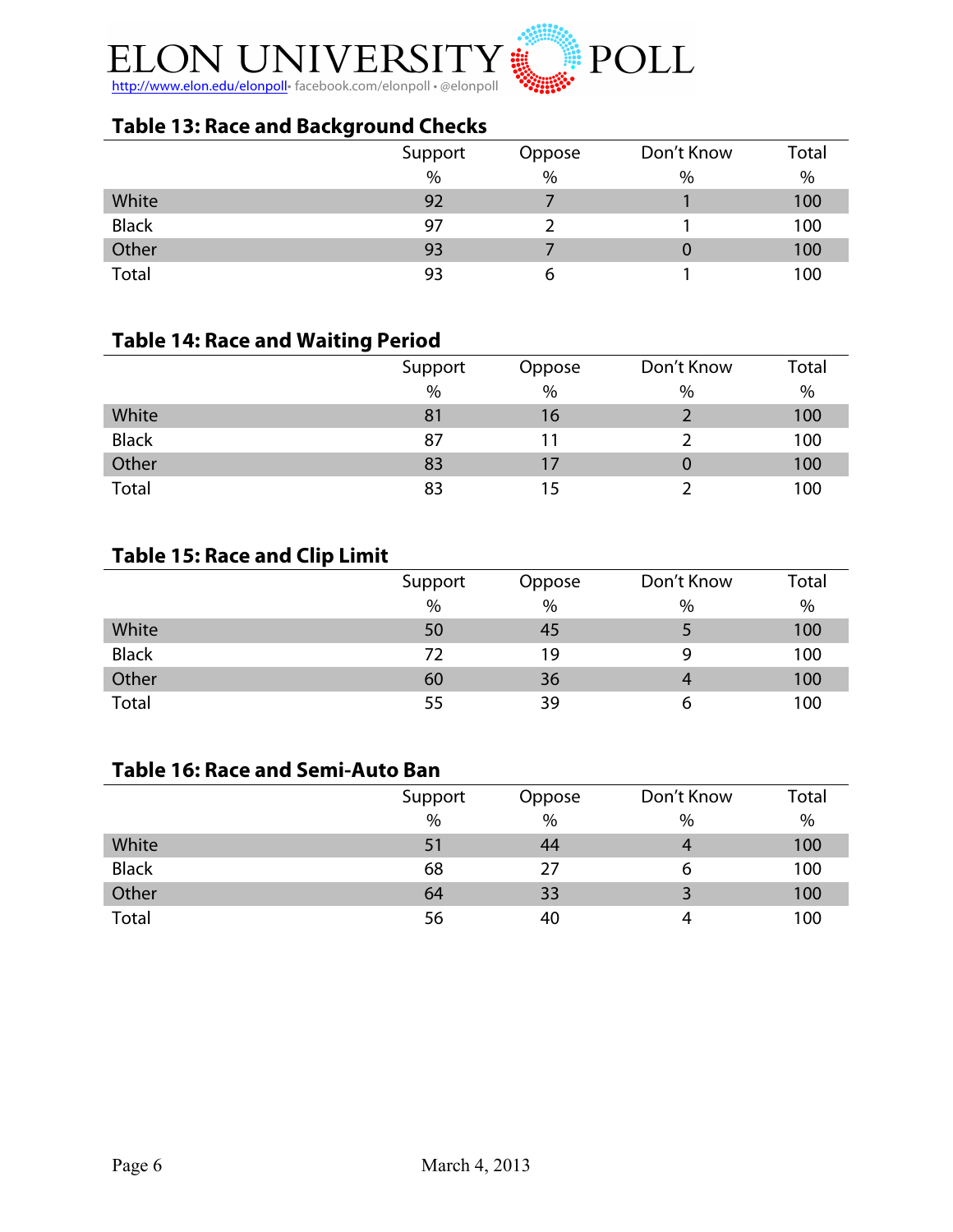

### **Table 17: Income and Background Checks**

|                      | Support | Oppose | Don't Know | Total |
|----------------------|---------|--------|------------|-------|
|                      | $\%$    | $\%$   | %          | %     |
| Less than $$25,000$  | 91      |        |            | 100   |
| \$25,000 to \$50,000 | 95      | 4      |            | 100   |
| \$50,000 to \$75,000 | 94      | 6      |            | 100   |
| More than \$75,000   | 92      |        |            | 100   |
| <b>Total</b>         | 93      | 6      |            | 100   |

#### **Table 18: Income and Waiting Period**

|                      | Support       | Oppose | Don't Know | Total |
|----------------------|---------------|--------|------------|-------|
|                      | $\frac{0}{0}$ | %      | $\%$       | $\%$  |
| Less than $$25,000$  | 82            | 15     |            | 100   |
| \$25,000 to \$50,000 | 83            | 14     |            | 100   |
| \$50,000 to \$75,000 | 76            | 21     |            | 100   |
| More than \$75,000   | 88            | 12     | 0          | 100   |
| <b>Total</b>         | 83            | 15     |            | 100   |

# **Table 19: Income and Clip Limits**

|                      | Support | Oppose | Don't Know | Total |
|----------------------|---------|--------|------------|-------|
|                      | $\%$    | $\%$   | $\%$       | %     |
| Less than \$25,000   | 55      | 35     | 10         | 100   |
| \$25,000 to \$50,000 | 57      | 38     | 4          | 100   |
| \$50,000 to \$75,000 | 53      | 44     |            | 100   |
| More than \$75,000   | 54      | 43     | 4          | 100   |
| <b>Total</b>         | 55      | 40     |            | 100   |

### **Table 20: Income and Semi-Auto Ban**

|                      | Support       | Oppose | Don't Know | Total |
|----------------------|---------------|--------|------------|-------|
|                      | $\frac{0}{0}$ | $\%$   | $\%$       | $\%$  |
| Less than $$25,000$  | 57            | 37     | 6          | 100   |
| \$25,000 to \$50,000 | 60            | 36     | 4          | 100   |
| \$50,000 to \$75,000 | 54            | 44     |            | 100   |
| More than \$75,000   | 52            | 44     | 4          | 100   |
| <b>Total</b>         | 55            | 41     |            | 100   |